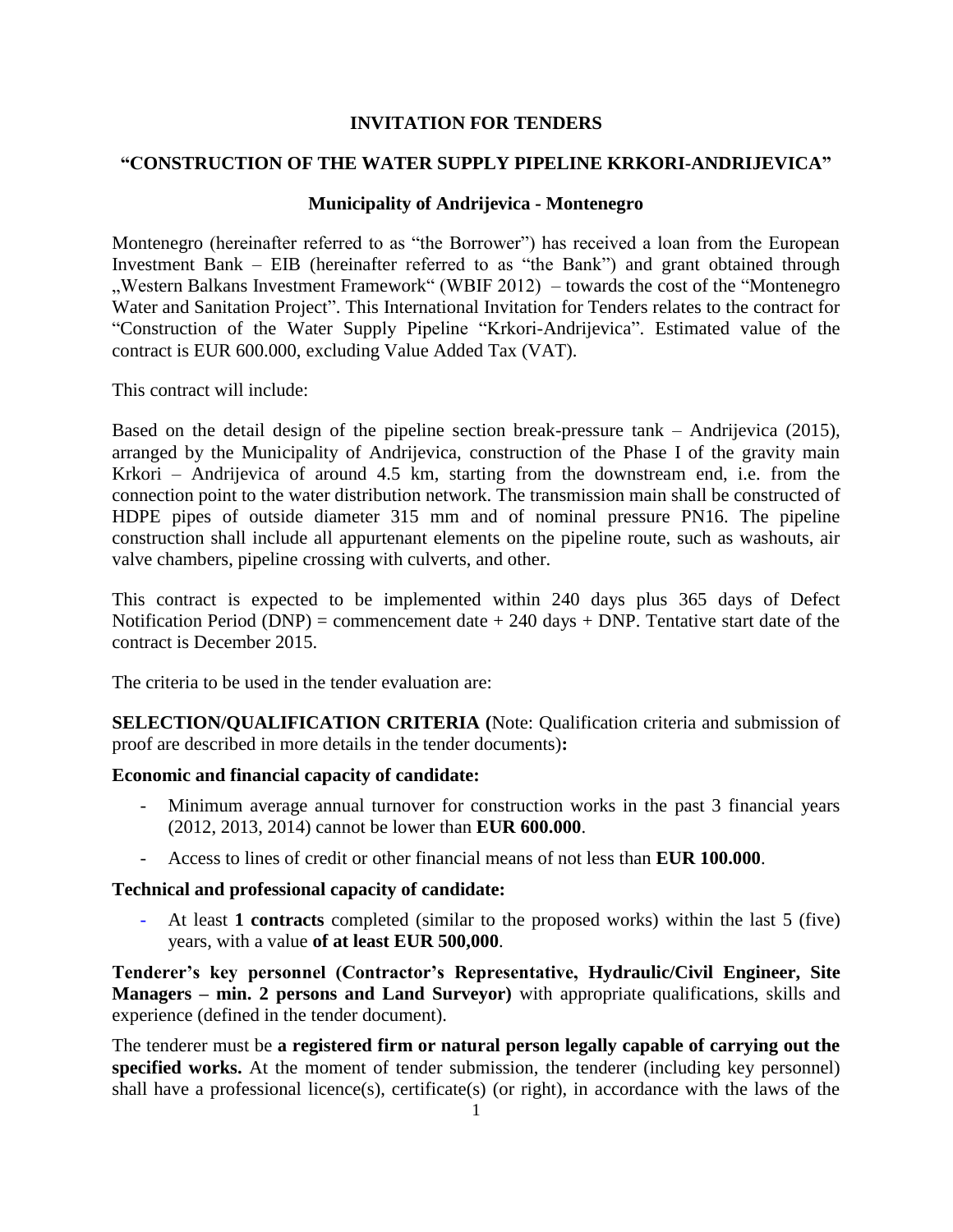country in which he is established (or equivalent) for the execution of the construction works. At the moment of Contract signing, the Contractor will have to be accredited (authorised) and registered in accordance with the relevant legislation of Montenegro.

## **Tenderers shall prove availability of suitable equipment for the proposed contract.**

# **AWARD CRITERIA:**

The Employer shall award the Contract to the Tenderer whose offer has been determined to be the lowest evaluated tender and is substantially responsive to the tender document, provided further that the Tenderer is determined to be qualified to perform the Contract satisfactorily.

## **Firms originating from all countries of the world are eligible to submit tenders.**

Interested eligible Tenderers may obtain further information from, and inspect the Tender Documents at:

Municipality of Andrijevica Attn: Mr. Miodrag Ivanović Branka Deletića bb 84320 Andrijevica Montenegro Phone: + 382 51 243 203 Fax: + 382 51 243-171 E-mail: [menag.andrijevica@t-com.me](mailto:menag.andrijevica@t-com.me)

jadranka.novovic@procon.me

The tenderers are advised to send all written correspondence to both e-mail addresses.

A complete set of Tender Documents (instructions for downloading the electronic version of the tender documents will be provided) may be purchased on the submission of an application to the above address (bearing the name of the project) and upon payment of a non-refundable fee of EUR 200 to:

For the local companies: 505-3868-10

For the foreign companies: 505-711381290 IBAN ME25505000000711381290

A Tender Security of **EUR 20.000 (twenty thousand)** fulfilling the conditions indicated in the Tender Documents must accompany all tenders.

A pre-tender meeting, including site visit, is envisaged to take place on **20 October 2015 at 12:00 CET** in the Municipality of Andrijevica.